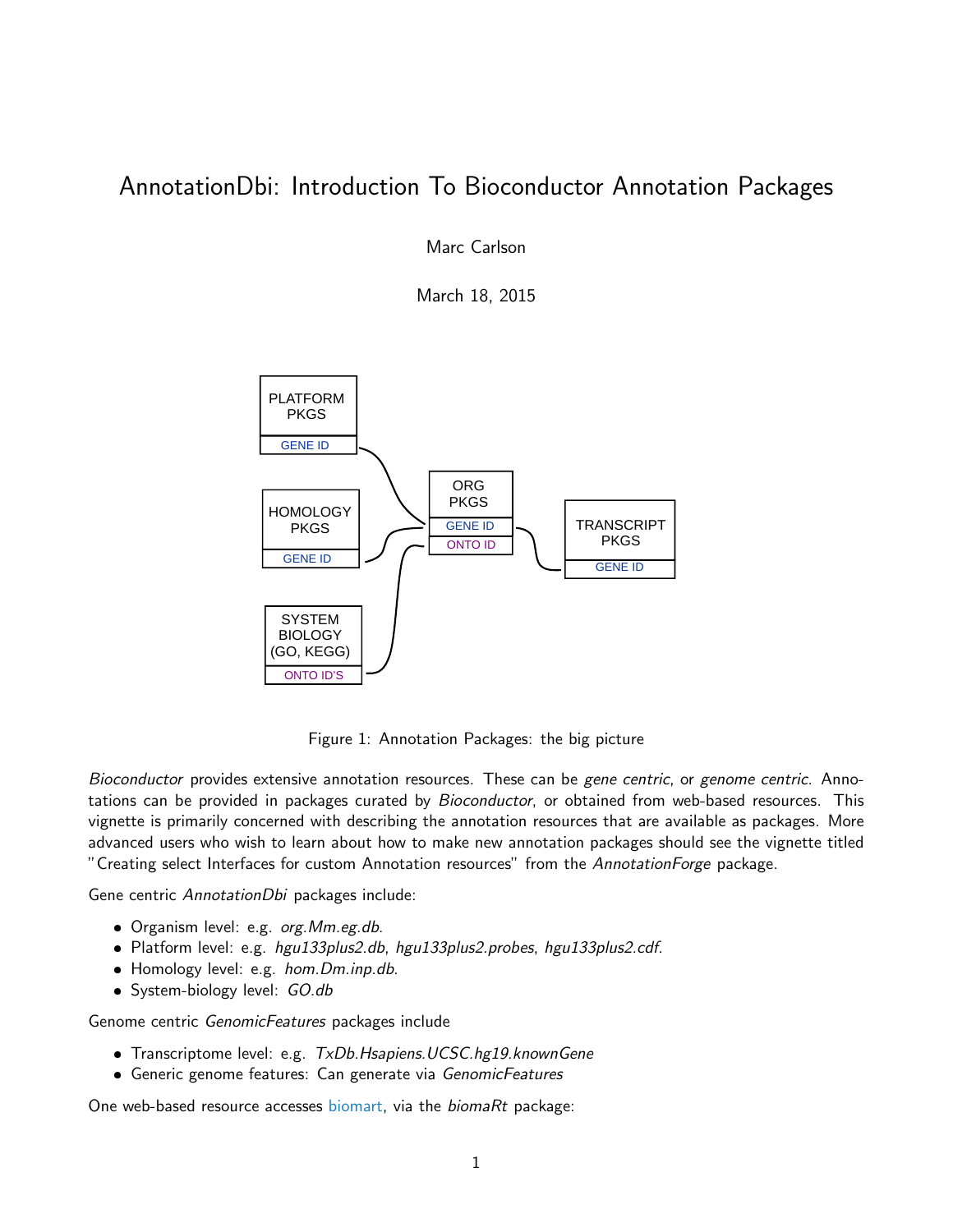Query web-based 'biomart' resource for genes, sequence, SNPs, and etc.

The most popular annotation packages have been modified so that they can make use of a new set of methods to more easily access their contents. These four methods are named: columns, keytypes, keys and select. And they are described in this vignette. They can currently be used with all chip, organism, and  $TxDb$  packages along with the popular GO.db package.

For the older less popular packages, there are still conventient ways to retrieve the data. The How to use bimaps from the ".db" annotation packages vignette in the AnnotationDbi package is a key reference for learnign about how to use bimap objects.

Finally, all of the '.db' (and most other *Bioconductor* annotation packages) are updated every 6 months corresponding to each release of Bioconductor. Exceptions are made for packages where the actual resources that the packages are based on have not themselves been updated.

# 0.1 AnnotationDb objects and the select method

As previously mentioned, a new set of methods have been added that allow a simpler way of extracting identifier based annotations. All the annotation packages that support these new methods expose an object named exactly the same as the package itself. These objects are collectively called AnntoationDb objects for the class that they all inherit from. The more specific classes (the ones that you will actually see in the wild) have names like  $O$ rgDb, ChipDb or  $TxDb$  objects. These names correspond to the kind of package (and underlying schema) being represented. The methods that can be applied to all of these objects are columns, keys, keytypes and select.

## 0.2 ChipDb objects and the select method

An extremely common kind of Annotation package is the so called platform based or chip based package type. This package is intended to make the manufacturer labels for a series of probes or probesets to a wide range of gene-based features. A package of this kind will load an *ChipDb* object. Below is a set of examples to show how you might use the standard 4 methods to interact with an object of this type.

First we need to load the package:

library(hgu95av2.db)

If we list the contents of this package, we can see that one of the many things loaded is an object named after the package "hgu95av2.db":

## ls("package:hgu95av2.db")

| ## | $[1]$ "hgu $95av2$ "            | "hgu95av2.db"       | "hgu95av2ACCNUM"     |
|----|---------------------------------|---------------------|----------------------|
| ## | [4] "hgu95av2ALIAS2PROBE"       | "hgu95av2CHR"       | "hgu95av2CHRLENGTHS" |
| ## | [7] "hgu95av2CHRLOC"            | "hgu95av2CHRLOCEND" | "hgu95av2ENSEMBL"    |
|    | ## [10] "hgu95av2ENSEMBL2PROBE" | "hgu95av2ENTREZID"  | "hgu95av2ENZYME"     |
|    | ## [13] "hgu95av2ENZYME2PROBE"  | "hgu95av2GENENAME"  | "hgu95av2G0"         |
|    | ## [16] "hgu95av2G02ALLPROBES"  | "hgu95av2G02PR0BE"  | "hgu95av2MAP"        |
|    | ## [19] "hgu95av2MAPCOUNTS"     | "hgu95av20MIM"      | "hgu95av20RGANISM"   |
|    | ## [22] "hgu95av20RGPKG"        | "hgu95av2PATH"      | "hgu95av2PATH2PROBE" |
|    | ## [25] "hgu95av2PFAM"          | "hgu95av2PMID"      | "hgu95av2PMID2PR0BE" |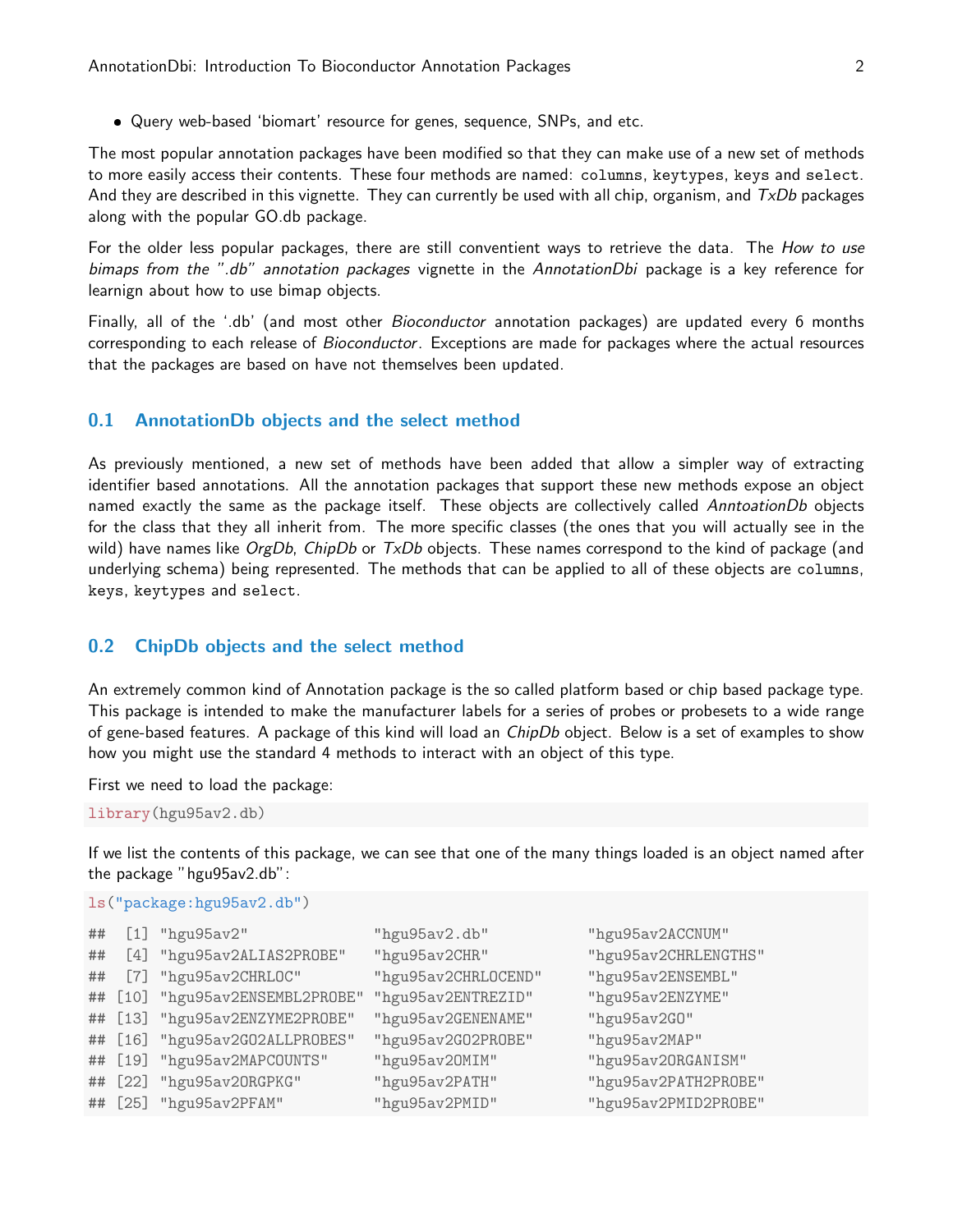|  | ## [28] "hgu95av2PROSITE" | "hgu95av2REFSEQ"  | "hgu95av2SYMBOL"    |
|--|---------------------------|-------------------|---------------------|
|  | ## [31] "hgu95av2UNIGENE" | "hgu95av2UNIPROT" | "hgu95av2_dbInfo"   |
|  | ## [34] "hgu95av2_dbconn" | "hgu95av2_dbfile" | "hgu95av2_dbschema" |

We can look at this object to learn more about it:

```
hgu95av2.db
## ChipDb object:
## | DBSCHEMAVERSION: 2.1
## | Db type: ChipDb
## | Supporting package: AnnotationDbi
## | DBSCHEMA: HUMANCHIP_DB
## | ORGANISM: Homo sapiens
## | SPECIES: Human
## | MANUFACTURER: Affymetrix
## | CHIPNAME: Human Genome U95 Set
## | MANUFACTURERURL: http://www.affymetrix.com/support/technical/byproduct.affx?product=hgu95
## | EGSOURCEDATE: 2014-Sep19
## | EGSOURCENAME: Entrez Gene
## | EGSOURCEURL: ftp://ftp.ncbi.nlm.nih.gov/gene/DATA
## | CENTRALID: ENTREZID
## | TAXID: 9606
## | GOSOURCENAME: Gene Ontology
## | GOSOURCEURL: ftp://ftp.geneontology.org/pub/go/godatabase/archive/latest-lite/
## | GOSOURCEDATE: 20140913
## | GOEGSOURCEDATE: 2014-Sep19
## | GOEGSOURCENAME: Entrez Gene
## | GOEGSOURCEURL: ftp://ftp.ncbi.nlm.nih.gov/gene/DATA
## | KEGGSOURCENAME: KEGG GENOME
## | KEGGSOURCEURL: ftp://ftp.genome.jp/pub/kegg/genomes
## | KEGGSOURCEDATE: 2011-Mar15
## | GPSOURCENAME: UCSC Genome Bioinformatics (Homo sapiens)
## | GPSOURCEURL: ftp://hgdownload.cse.ucsc.edu/goldenPath/hg19
## | GPSOURCEDATE: 2010-Mar22
## | ENSOURCEDATE: 2014-Aug6
## | ENSOURCENAME: Ensembl
## | ENSOURCEURL: ftp://ftp.ensembl.org/pub/current_fasta
## | UPSOURCENAME: Uniprot
## | UPSOURCEURL: http://www.UniProt.org/
## | UPSOURCEDATE: Tue Sep 23 15:46:34 2014
##
## Please see: help('select') for usage information
```
If we want to know what kinds of data are retriveable via select, then we should use the columns method like this:

columns(hgu95av2.db)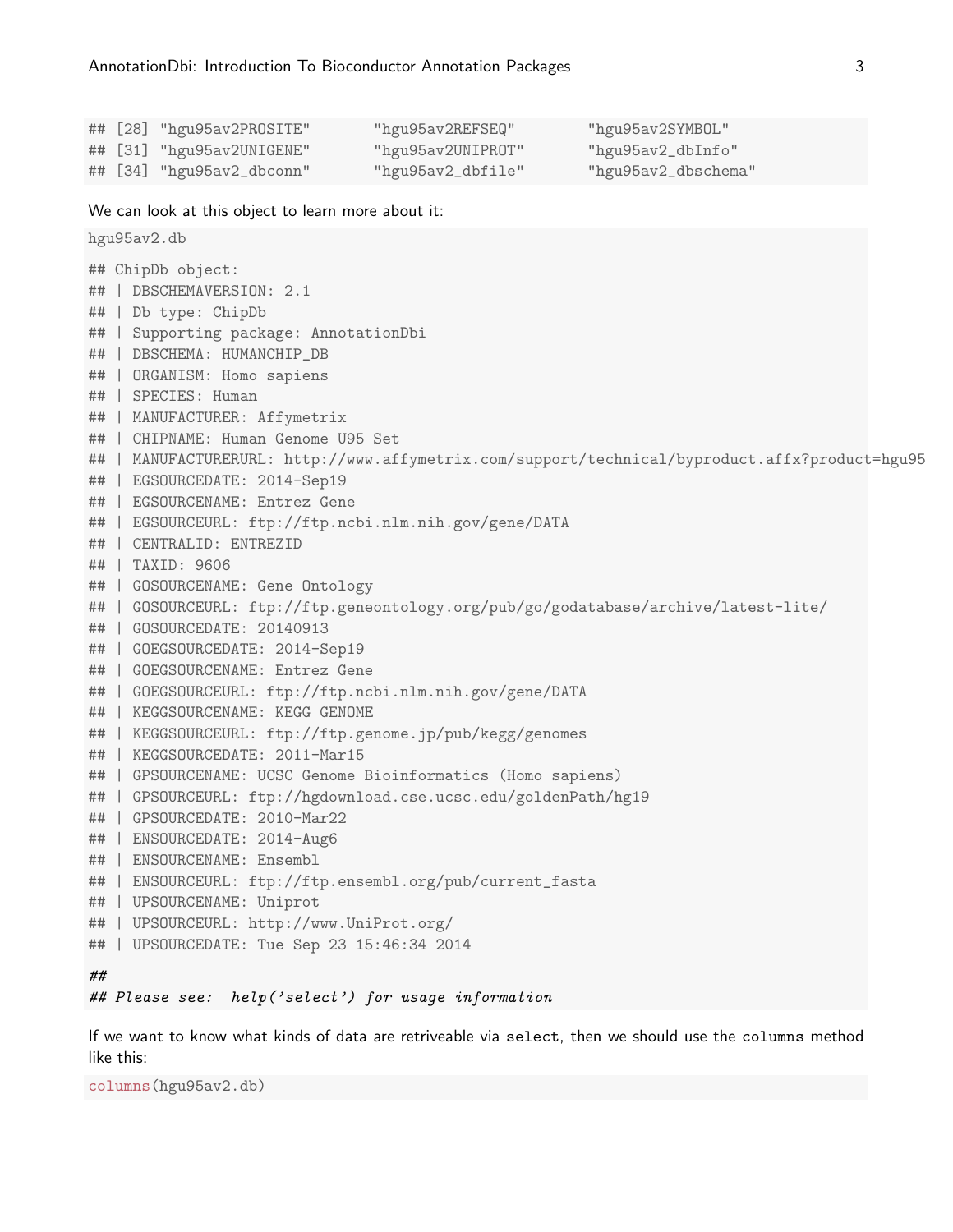|  | $\#$ # $[1]$ "PROBEID" | "ENTREZID"                  | "PFAM"     | $"$ TPT $"$                                                 | "PROSTTE"      |
|--|------------------------|-----------------------------|------------|-------------------------------------------------------------|----------------|
|  | $\#$ # [6] "ACCNUM"    | "ALTAS"                     | "CHR"      | "CHRI.OC"                                                   | "CHRI.OCEND"   |
|  | $\#$ # [11] "ENZYME"   | "MAP"                       | "PATH"     | "PMTD"                                                      | "REFSEQ"       |
|  | ## [16] "SYMBOL"       | "UNIGENE"                   | "ENSEMBI." | "ENSEMBLPROT"                                               | "ENSEMBLTRANS" |
|  | $\#$ # [21] "GENENAME" | "UNTPROT"                   | "G         | "EVIDENCE"                                                  | "ONTOLOGY"     |
|  | ## $[26]$ "GOALL"      | "EVIDENCEALL" "ONTOLOGYALL" |            | $\blacksquare$ $\blacksquare$ $\blacksquare$ $\blacksquare$ | "UCSCKG"       |

If we are further curious to know more about those values for columns, we can consult the help pages. Asking about any of these values will pull up a manual page describing the different fields and what they mean.

#### help("SYMBOL")

If we are curious about what kinds of fields we could potentiall use as keys to query the database, we can use the keytypes method. In a perfect world, this method will return values very similar to what was returned by columns, but in reality, some kinds of values make poor keys and so this list is often shorter.

```
keytypes(hgu95av2.db)
```

| ## | [1] "ENTREZID"              | "PFAM"          | $"$ TPT $"$   | "PROSTTE"      | "ACCNIJM"         |
|----|-----------------------------|-----------------|---------------|----------------|-------------------|
|    |                             | "CHR."          | "CHRI.OC"     | "CHRLOCEND"    | "FNZYME"          |
|    | ## $\lceil 11 \rceil$ "MAP" | "PATH"          | "PMTD"        | "REFSEQ"       | "SYMBOL"          |
|    | $\#$ # [16] "UNIGENE"       | "ENSEMBL"       | "ENSEMBLPROT" | "ENSEMBLTRANS" | "GENENAME"        |
|    | ## [21] "UNIPROT"           | "GO"            | "EVIDENCE"    | "ONTOLOGY"     | $"G\Omega AT.T."$ |
|    | ## [26] "EVIDENCEALL"       | " ONTOLOGYALL." | "PROBEID"     | " OMTM"        | "UCSCKG"          |

If we want to extract some sample keys of a particular type, we can use the keys method.

```
head(keys(hgu95av2.db, keytype="SYMBOL"))
## [1] "A1BG" "A2M" "A2MP1" "NAT1" "NAT2" "NATP"
```
And finally, if we have some keys, we can use select to extract them. By simply using appropriate argument values with select we can specify what keys we want to look up values for (keys), what we want returned back (columns) and the type of keys that we are passing in (keytype)

```
#1st get some example keys
k <- head(keys(hgu95av2.db,keytype="PROBEID"))
# then call select
select(hgu95av2.db, keys=k, columns=c("SYMBOL","GENENAME"), keytype="PROBEID")
## PROBEID SYMBOL GENENAME
## 1 1000_at MAPK3 mitogen-activated protein kinase 3
## 2 1001_at TIE1 tyrosine kinase with immunoglobulin-like and EGF-like domains 1
## 3 1002_f_at CYP2C19 cytochrome P450, family 2, subfamily C, polypeptide 19
## 4 1003_s_at CXCR5 chemokine (C-X-C motif) receptor 5
## 5 1004_at CXCR5 chemokine (C-X-C motif) receptor 5
## 6 1005_at DUSP1 dual specificity phosphatase 1
```
And as you can see, when you call the code above, select will try to return a data.frame with all the things you asked for matched up to each other.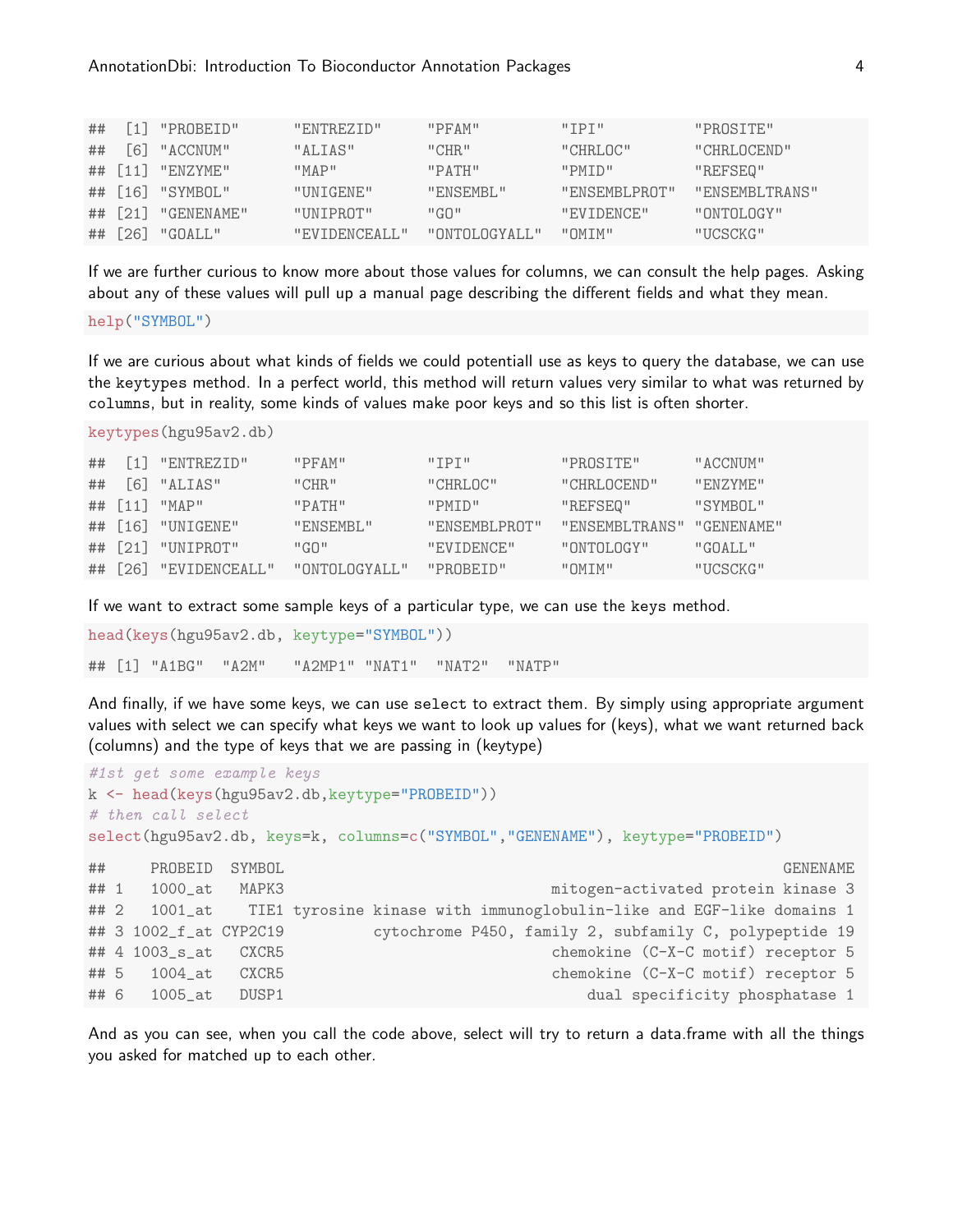# 0.3 OrgDb objects and the select method

An organism level package (an 'org' package) uses a central gene identifier (e.g. Entrez Gene id) and contains mappings between this identifier and other kinds of identifiers (e.g. GenBank or Uniprot accession number, RefSeq id, etc.). The name of an org package is always of the form  $org.jAbj.jidj.db$  (e.g. org.Sc.sgd.db) where  $iAb$ *i* is a 2-letter abbreviation of the organism (e.g. Sc for Saccharomyces cerevisiae) and  $jidj$  is an abbreviation (in lower-case) describing the type of central identifier (e.g. sgd for gene identifiers assigned by the Saccharomyces Genome Database, or eg for Entrez Gene ids).

Just as the chip packages load a *ChipDb* object, the org packages will load a *OrgDb* object. The following exercise should acquaint you with the use of these methods in the context of an organism package.

## Exercise 1

Display the OrgDb object for the org. Hs.eg.db package.

Use the columns method to discover which sorts of annotations can be extracted from it. Is this the same as the result from the keytypes method? Use the keytypes method to find out.

Finally, use the keys method to extract UNIPROT identifiers and then pass those keys in to the select method in such a way that you extract the gene symbol and KEGG pathway information for each. Use the help system as needed to learn which values to pass in to columns in order to achieve this.

#### Solution:

| library (org. Hs.eg.db)<br>columns (org.Hs.eg.db)                                                                                                                                    |        |                                                                                                                                         |                                                |                                                                                      |                                                                                             |                                             |  |
|--------------------------------------------------------------------------------------------------------------------------------------------------------------------------------------|--------|-----------------------------------------------------------------------------------------------------------------------------------------|------------------------------------------------|--------------------------------------------------------------------------------------|---------------------------------------------------------------------------------------------|---------------------------------------------|--|
| ##<br>##<br>##<br>##<br>##                                                                                                                                                           | $[11]$ | [1] "ENTREZID"<br>$[6]$ "ALIAS"<br>"MAP"<br>$[16]$ "UNIGENE"<br>$[21]$ "UNIPROT"<br>## [26] "EVIDENCEALL" "ONTOLOGYALL" "OMIM"          | "PFAM"<br>"CHR"<br>"PATH"<br>"ENSEMBL"<br>"GO" | "IPI"<br>"CHRLOC"<br>"PMID"<br>"ENSEMBLPROT"<br>"EVIDENCE"                           | "PROSITE"<br>"CHRLOCEND"<br>"REFSEQ"<br>"ENSEMBLTRANS" "GENENAME"<br>"ONTOLOGY"<br>"UCSCKG" | "ACCNUM"<br>"ENZYME"<br>"SYMBOL"<br>"GOALL" |  |
|                                                                                                                                                                                      |        |                                                                                                                                         |                                                | help("SYMBOL") ## for explanation of these columns and keytypes values               |                                                                                             |                                             |  |
|                                                                                                                                                                                      |        | keytypes (org.Hs.eg.db)                                                                                                                 |                                                |                                                                                      |                                                                                             |                                             |  |
| ##<br>##<br>##<br>##<br>##                                                                                                                                                           |        | $[1]$ "ENTREZID"<br>$[6]$ "ALIAS"<br>$[11]$ "MAP"<br>$[16]$ "UNIGENE"<br>$[21]$ "UNIPROT"<br>## [26] "EVIDENCEALL" "ONTOLOGYALL" "OMIM" | "PFAM"<br>"CHR"<br>"PATH"<br>"ENSEMBL"<br>"GO" | "IPI"<br>"CHRLOC"<br>"PMID"<br>"ENSEMBLPROT" "ENSEMBLTRANS" "GENENAME"<br>"EVIDENCE" | "PROSITE"<br>"CHRLOCEND"<br>"REFSEQ"<br>"ONTOLOGY"<br>"UCSCKG"                              | "ACCNUM"<br>"ENZYME"<br>"SYMBOL"<br>"GOALL" |  |
| uniKeys <- head(keys(org.Hs.eg.db, keytype="UNIPROT"))<br>$\text{cols} \leftarrow \text{c}("SYMBDL", "PATH")$<br>select(org.Hs.eg.db, keys=uniKeys, columns=cols, keytype="UNIPROT") |        |                                                                                                                                         |                                                |                                                                                      |                                                                                             |                                             |  |
| ## Warning in .generateExtraRows(tab, keys, jointype): 'select' resulted in 1:many mapping<br>between keys and return rows                                                           |        |                                                                                                                                         |                                                |                                                                                      |                                                                                             |                                             |  |
| ##                                                                                                                                                                                   |        | UNIPROT SYMBOL PATH                                                                                                                     |                                                |                                                                                      |                                                                                             |                                             |  |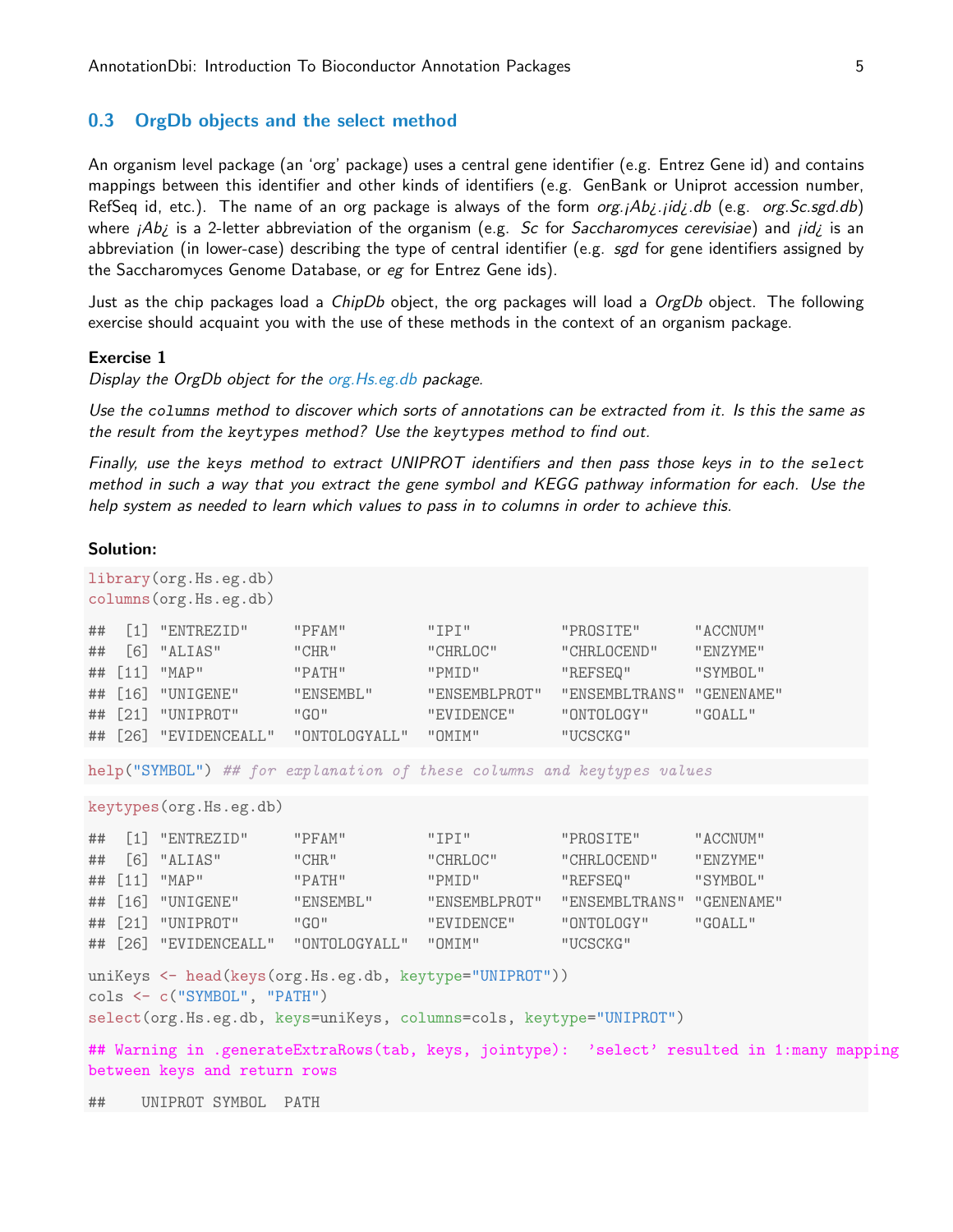| ## | 1              | P04217 | A1BG | $<$ NA $>$ |
|----|----------------|--------|------|------------|
| ## | $\mathfrak{D}$ | V9HWD8 | A1BG | $<$ NA $>$ |
| ## | З              | P01023 | A2M  | 04610      |
| ## | 4              | P18440 | NAT1 | 00232      |
| ## | 5              | P18440 | NAT1 | 00983      |
| ## | 6              | P18440 | NAT1 | 01100      |
| ## | 7              | Q400J6 | NAT1 | 00232      |
| ## | 8              | Q400J6 | NAT1 | 00983      |
| ## | 9              | Q400J6 | NAT1 | 01100      |
| ## | 10             | F5H5R8 | NAT1 | 00232      |
| ## | 11             | F5H5R8 | NAT1 | 00983      |
| ## | 12             | F5H5R8 | NAT1 | 01100      |
|    |                |        |      |            |

So how could you use select to annotate your results? This next exercise should hlep you to understand how that should generally work.

## Exercise 2

Please run the following code snippet (which will load a fake data result that I have provided for the purposes of illustration):

```
load(system.file("extdata", "resultTable.Rda", package="AnnotationDbi"))
head(resultTable)
## logConc logFC LR.statistic PValue FDR
## 100418920 -9.639471 -4.679498 378.0732 3.269307e-84 2.613484e-80
## 100419779 -10.638865 -4.264830 291.1028 2.859424e-65 1.142912e-61
## 100271867 -11.448981 -4.009603 222.3653 2.757135e-50 7.346846e-47
## 100287169 -11.026699 -3.486593 206.7771 6.934967e-47 1.385953e-43
```
## 100287735 -11.036862 3.064980 204.1235 2.630432e-46 4.205535e-43

## 100421986 -12.276297 -4.695736 190.5368 2.427556e-43 3.234314e-40 The rownames of this table happen to provide entrez gene identifiers for each row (for human). Find the gene symbol and gene name for each of the rows in resultTable and then use the merge method to attach those annotations to it.

#### Solution:

```
annots <- select(org.Hs.eg.db, keys=rownames(resultTable),
              columns=c("SYMBOL","GENENAME"), keytype="ENTREZID")
resultTable <- merge(resultTable, annots, by.x=0, by.y="ENTREZID")
head(resultTable)
## Row.names logConc logFC LR.statistic PValue FDR SYMBOL
## 1 100127888 -10.57050 2.758937 182.8937 1.131473e-41 1.130624e-38 SLC04A1-AS1
## 2 100131223 -12.37808 -4.654318 179.2331 7.126423e-41 6.329847e-38 LOC100131223
## 3 100271381 -12.06340 3.511937 188.4824 6.817155e-43 7.785191e-40 RPS28P8
## 4 100271867 -11.44898 -4.009603 222.3653 2.757135e-50 7.346846e-47 MPVQTL1
## 5 100287169 -11.02670 -3.486593 206.7771 6.934967e-47 1.385953e-43 <NA>
## 6 100287735 -11.03686 3.064980 204.1235 2.630432e-46 4.205535e-43 TTTY13B
## GENENAME
```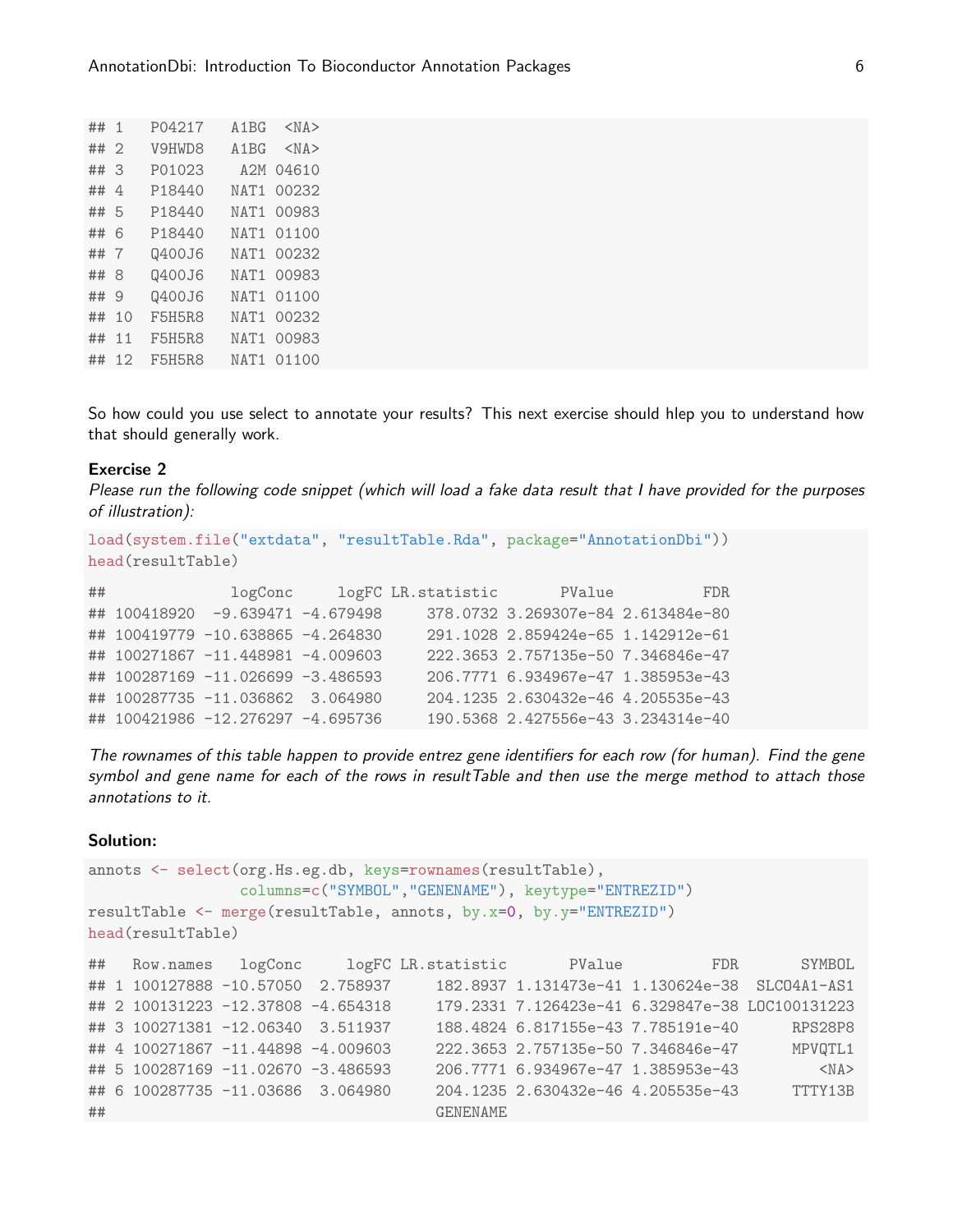```
## 1 SLCO4A1 antisense RNA 1
## 2 ADP-ribosylation factor-like 8B pseudogene
## 3 ribosomal protein S28 pseudogene 8
## 4 Mean platelet volume QTL1
## 5 <NA
## 6 testis-specific transcript, Y-linked 13B
```
# 0.4 Using select with GO.db

When you load the GO.db package, a GODb object is also loaded. This allows you to use the columns, keys, keytypes and select methods on the contents of the GO ontology. So if for example, you had a few GO IDs and wanted to know more about it, you could do it like this:

```
library(GO.db)
GOIDs <- c("GO:0042254","GO:0044183")
select(GO.db, keys=GOIDs, columns="DEFINITION", keytype="GOID")
## GOID
## 1 GO:0042254
## 2 GO:0044183
\# \### 1 A cellular process that results in the biosynthesis of constituent macromolecules, asse
## 2 Interacting selectively and non-covalently with any protein or protein complex (a complex of
```
# 0.5 Using select with TxDb packages

A TxDb package (a 'TxDb' package) connects a set of genomic coordinates to various transcript oriented features. The package can also contain Identifiers to features such as genes and transcripts, and the internal schema describes the relationships between these different elements. All TxDb containing packages follow a specific naming scheme that tells where the data came from as well as which build of the genome it comes from.

#### Exercise 3

Display the TxDb object for the  $TxDb.$ Hsapiens. UCSC.hg19.knownGene package.

As before, use the columns and keytypes methods to discover which sorts of annotations can be extracted from it.

Use the keys method to extract just a few gene identifiers and then pass those keys in to the select method in such a way that you extract the transcript ids and transcript starts for each.

#### Solution:

library(TxDb.Hsapiens.UCSC.hg19.knownGene)

## Loading required package: GenomicFeatures ## Loading required package: GenomicRanges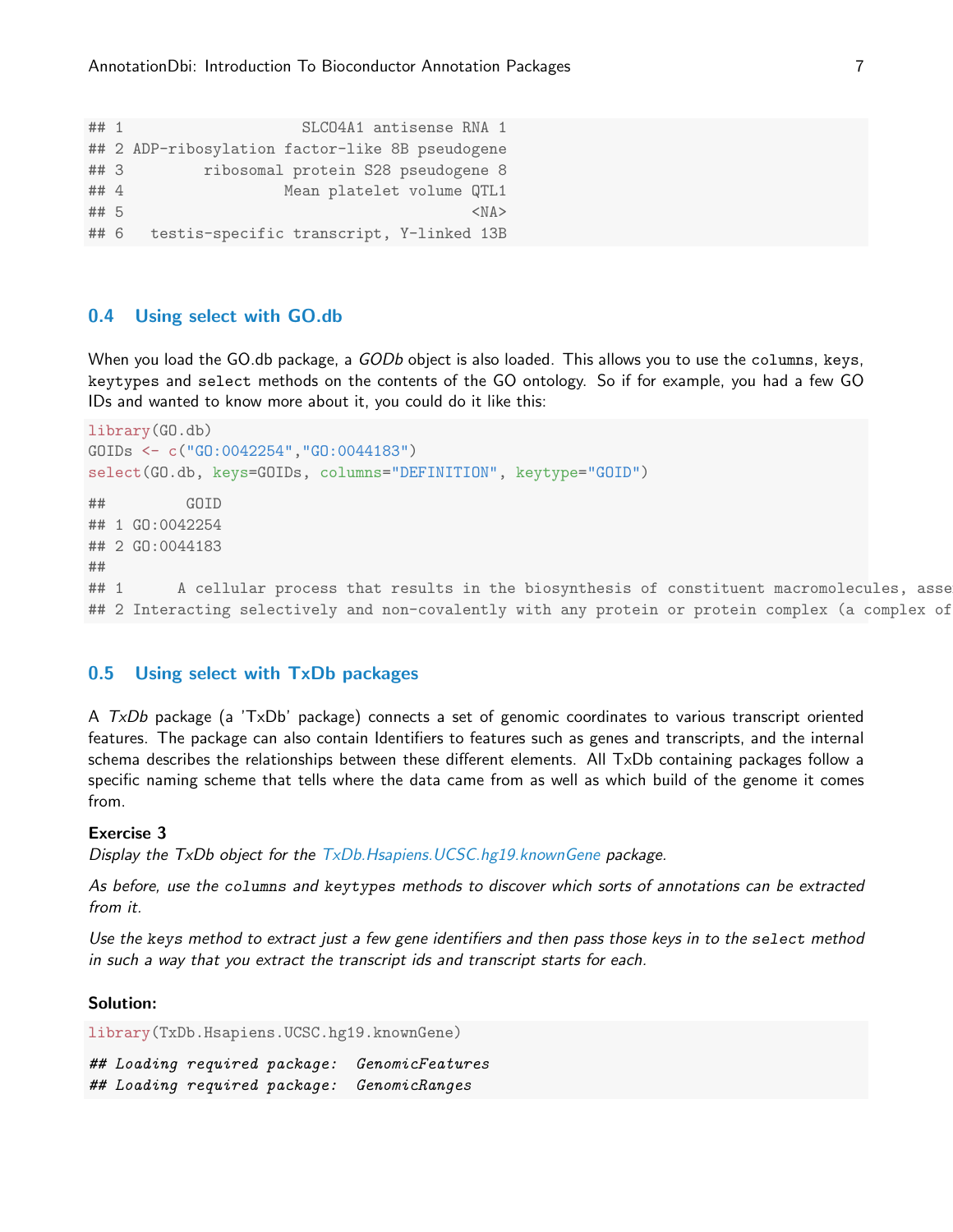## 9 10000 7897 243663021

```
txdb <- TxDb.Hsapiens.UCSC.hg19.knownGene
txdb
## TxDb object:
## | Db type: TxDb
## | Supporting package: GenomicFeatures
## | Data source: UCSC
## | Genome: hg19
## | Organism: Homo sapiens
## | UCSC Table: knownGene
## | Resource URL: http://genome.ucsc.edu/
## | Type of Gene ID: Entrez Gene ID
## | Full dataset: yes
## | miRBase build ID: GRCh37
## | transcript_nrow: 82960
## | exon_nrow: 289969
## | cds_nrow: 237533
## | Db created by: GenomicFeatures package from Bioconductor
## | Creation time: 2014-09-26 11:16:12 -0700 (Fri, 26 Sep 2014)
## | GenomicFeatures version at creation time: 1.17.17
## | RSQLite version at creation time: 0.11.4
## | DBSCHEMAVERSION: 1.0
columns(txdb)
## [1] "CDSID" "CDSNAME" "CDSCHROM" "CDSSTRAND" "CDSSTART" "CDSEND"
## [7] "EXONID" "EXONNAME" "EXONCHROM" "EXONSTRAND" "EXONSTART" "EXONEND"
## [13] "GENEID" "TXID" "EXONRANK" "TXNAME" "TXCHROM" "TXSTRAND"
## [19] "TXSTART" "TXEND"
keytypes(txdb)
## [1] "GENEID" "TXID" "TXNAME" "EXONID" "EXONNAME" "CDSID" "CDSNAME"
keys <- head(keys(txdb, keytype="GENEID"))
cols <- c("TXID", "TXSTART")
select(txdb, keys=keys, columns=cols, keytype="GENEID")
## Warning in .generateExtraRows(tab, keys, jointype): 'select' resulted in 1:many mapping
between keys and return rows
## GENEID TXID TXSTART
## 1 1 70455 58858172
## 2 1 70456 58859832
## 3 10 31944 18248755
## 4 100 72132 43248163
## 5 1000 65378 25530930
## 6 1000 65379 25530930
## 7 10000 7895 243651535
## 8 10000 7896 243663021
```